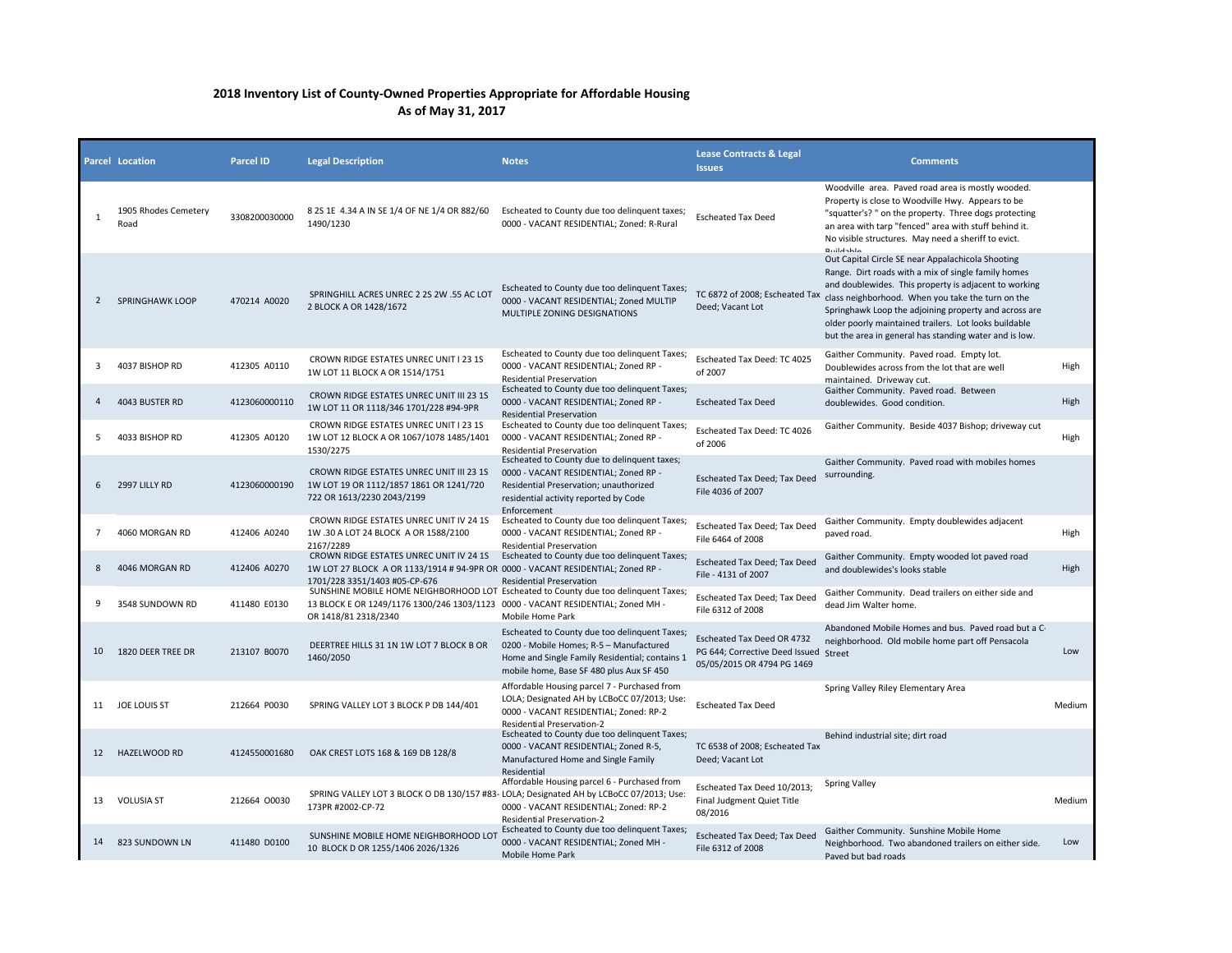| 15 | Red Arrow Rd                            | 3107203070000 | 7 1S 1E .114 A IN SE 1/4 OF NW 1/4 OR<br>1380/302                                                                                                                       | Escheated to County due too delinquent Taxes;<br>0000 - VACANT RESIDENTIAL; Zoned RP -<br><b>Residential Preservation</b>                                                                                                                                                                | <b>Escheated Tax Deed</b>                                     | East Orange off Orange Avenue behind a drainage<br>swell/dirt road. Wooded and well maintained. Not<br>sure if buiildable based on size                                                                                                                                                                                                                                                                                                                                                                                                                                                                                                              |        |
|----|-----------------------------------------|---------------|-------------------------------------------------------------------------------------------------------------------------------------------------------------------------|------------------------------------------------------------------------------------------------------------------------------------------------------------------------------------------------------------------------------------------------------------------------------------------|---------------------------------------------------------------|------------------------------------------------------------------------------------------------------------------------------------------------------------------------------------------------------------------------------------------------------------------------------------------------------------------------------------------------------------------------------------------------------------------------------------------------------------------------------------------------------------------------------------------------------------------------------------------------------------------------------------------------------|--------|
| 16 | Flipper St & Palm Beach St 410127 00070 |               | BOND SOUTH LOT 7 BLOCK O DB 131/432<br>1768/2079                                                                                                                        | Escheated to County due too delinquent Taxes;<br>0000 - VACANT RESIDENTIAL; Zoned RP2 -<br><b>Residential Preservation2</b>                                                                                                                                                              | Escheated Tax Deed; Tax Deed<br>File 5495 of 2008             | Empty Corner Lot with Trees and paved street                                                                                                                                                                                                                                                                                                                                                                                                                                                                                                                                                                                                         | Medium |
| 17 | MOSS COVE LN                            | 4124550000200 | OAK CREST LOTS 20 & 21 OR 880/64                                                                                                                                        | Escheated to County due too delinquent Taxes;<br>0000 - VACANT RESIDENTIAL; Zoned R-5 -<br>Manufactured Home and Single Family<br>Residential                                                                                                                                            | <b>Escheated Tax Deed; Tax Deed</b><br>File 6518 of 2008      | Mobile Home lots                                                                                                                                                                                                                                                                                                                                                                                                                                                                                                                                                                                                                                     | Low    |
| 18 | OAK CREST BLVD                          | 4124550000540 | OAK CREST LOTS 54 55 DB 72/205                                                                                                                                          | Escheated to County due too delinquent Taxes;<br>0000 - VACANT RESIDENTIAL; Zoned R-5,<br>Manufactured Home and Single Family<br>Residential                                                                                                                                             | Deed; Vacant Lot                                              | Woodville HWY inside Capital Circle; A group of lots<br>are behind an abandoned concrete plant and of of<br>TC 6522 of 2008; Escheated Tax McNeil about 3/4 mile form the highway. On some of<br>the lots or near by are abandoned cars, but overall<br>appears to be a stable neighborhood./ The lots are<br>wooded and appear to be on well and septic.                                                                                                                                                                                                                                                                                            |        |
| 19 | HAZELWOOD RD                            | 4124550001310 | OAK CREST LOT 131 132 DB 105/234                                                                                                                                        | Escheated to County due too delinquent Taxes;<br>0000 - VACANT RESIDENTIAL; Zoned R-5,<br>Manufactured Home and Single Family<br>Residential                                                                                                                                             | Deed; Vacant Lot                                              | Woodville HWY inside Capital Circle; A group of lots<br>are behind an abandoned concrete plant and of of<br>McNeil about 3/4 mile from the highway. On some of<br>the lots or near by are abandoned cars, but overall<br>appears to be a stable neighborhood./ The lots are<br>TC 6536 of 2008; Escheated Tax wooded and appear to be on well and septic. Next to<br>this ste are 2 lots for sale. Decent doublwides and new<br>and old Jim walter type homes. Actual sites all appear<br>to be wooded and either never built on or abandoned<br>untis. Not considered marginal from a safety<br>perspecitve and probably everyone knows each other. |        |
| 20 | 5667 CARIBOU LN                         | 213107 A0060  | DEERTREE HILLS 31 1N 1W LOT 6<br>BLOCK A OR 751/195 924/823                                                                                                             | Escheated to County due too delinquent Taxes;<br>0200 - Mobile Homes; R-5 - Manufactured<br>Home and Single Family Residential                                                                                                                                                           | <b>Escheated Tax Deed</b>                                     | Off HWY 20 just past Capital Circle. Mobile Home part<br>80"s stylle; cul de sac and is a corner tucked between<br>trailers. Abandoned unit lnext door                                                                                                                                                                                                                                                                                                                                                                                                                                                                                               |        |
| 21 | 209 OAK CREST BLVD                      | 4124550000640 | OAK CREST LOTS 168 & 169 DB 128/8                                                                                                                                       | Escheated to County due too delinquent Taxes;<br>0000 - VACANT RESIDENTIAL; Zoned R-5,<br>Manufactured Home and Single Family<br>Residential                                                                                                                                             | TC 6524 of 2008; Escheated Tax<br>Deed; Vacant Lot            | Woodville HWY inside Capital Circle; A group of lots<br>are behind an abandoned concrete plant and of of<br>McNeil about 3/4 mile form the highway. On some of<br>the lots or near by are abandoned cars, but overall<br>appears to be a stable neighborhood./ The lots are<br>wooded and appear to be on well and septic.                                                                                                                                                                                                                                                                                                                           |        |
|    | 22 Lester Hackley Rd                    | 1116200930000 | 16 1N 1E 1.00 A IN NW 1/4 OF NE 1/4 DB<br>252/146 OR 44/541 1577/40 OR 1634/1768                                                                                        | Affordable Housing parcel 2 - Purchased off of<br>LOLA - Questionable Ingress & Egress from a<br>public ROW; Designated AH by LCBoCC 07/2013; Countering run = ===<br>Use: 0000 - VACANT RESIDENTIAL; Zoned: R-3<br>Single Detached, Attached and Two Family<br>Residential              | from a public ROW                                             | Off Lonnbladh but no ingress or egress                                                                                                                                                                                                                                                                                                                                                                                                                                                                                                                                                                                                               | Low    |
| 23 | OAK CREST BLVD                          | 4124550000750 | OAK CREST LOT 75 DB 118/111 207/351 PR#<br>4476 OR 2709/975 PR# 76-172 PR# 6675 PR# 89. a subdivision w/o County or City maintained<br>105 (WILL) OPR 191/404 PR# 77-46 | 03/2013-Escheated due too delinquent taxes;<br>Undevelopable due to size and being located in<br>roads; Designated AH by LCBoCC 07/2013; Use: of 2001<br>0000 - VACANT RESID; Zoned: R-5 Manufactured<br>Home & Single Family Residential                                                | Escheated Tax Deed; TC 4857                                   | Woodville HWY inside Capital Circle; A group of lots<br>are behind an abandoned concrete plant and of of<br>McNeil about 3/4 mile form the highway. On some of<br>the lots or near by are abandoned cars, but overall<br>appears to be a stable neighborhood./ The lots are<br>wooded and appear to be on well and septic.                                                                                                                                                                                                                                                                                                                           | Low    |
| 24 | 7234 Dykes Rd                           | 3208510000130 | PARKWAY HEIGHTS LOT 13 OR 1221/72                                                                                                                                       | Declared Surplus at LCBoCC meeting on<br>01/29/2013; Use: 8000 - VACANT<br>GOVERNMENTAL; Zoned: R-1 Single Family<br>Detached                                                                                                                                                            | Certificate of Title - Code<br><b>Enforcement foreclosure</b> | Vacant Property                                                                                                                                                                                                                                                                                                                                                                                                                                                                                                                                                                                                                                      |        |
| 25 | OAK CREST BLVD                          | 4124550000760 | OAK CREST LOT 76 DB 207/351 1412/1059                                                                                                                                   | 03/2013-Escheated due too delinquent taxes;<br>Undevelopable due to size and being located in<br>a subdivision w/o County or City maintained<br>roads; Designated AH by LCBoCC 07/2013; Use: pf 2001<br>0000 - VACANT RESID; Zoned: R-5 Manufactured<br>Home & Single Family Residential | Escheated Tax Deed: TC 4858                                   | Behind industrial site; dirt road                                                                                                                                                                                                                                                                                                                                                                                                                                                                                                                                                                                                                    | Low    |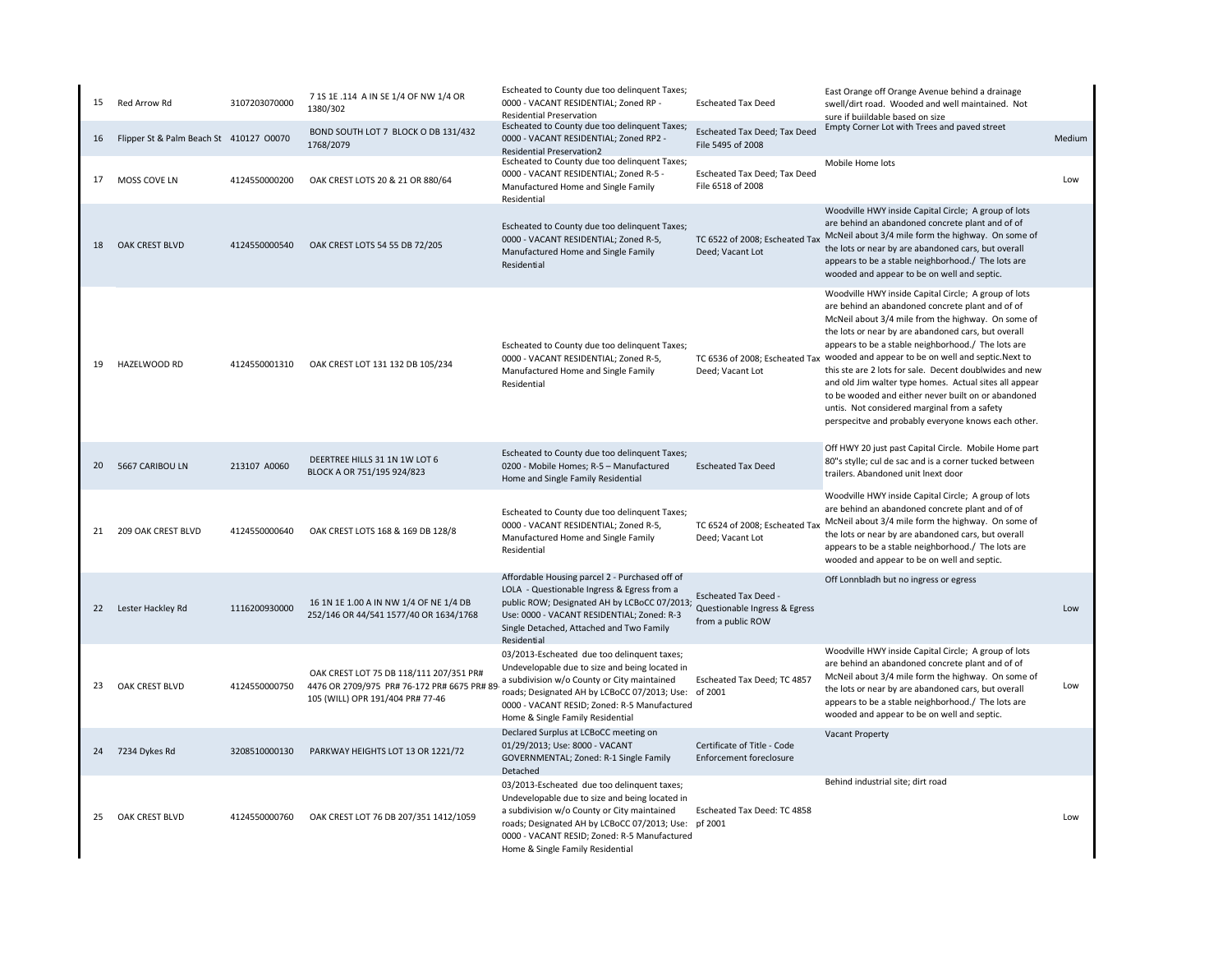| 26 | HAZELWOOD RD                          | 4124550001440 | OAK CREST LOT 144 DB 207/351                                                                                                                         | 03/2013-Escheated due too delinquent taxes;<br>Undevelopable due to size and being located in<br>a subdivision w/o County or City maintained<br>roads; Designated AH by LCBoCC 07/2013; Use:<br>0000 - VACANT RESID; Zoned: R-5 Manufactured<br>Home & Single Family Residential | <b>Escheated Tax Deed</b>                              | Woodville HWY inside Capital Circle; A group of lots<br>are behind an abandoned concrete plant and of of<br>McNeil about 3/4 mile form the highway. On some of<br>the lots or near by are abandoned cars, but overall<br>appears to be a stable neighborhood./ The lots are<br>wooded and appear to be on well and septic. |
|----|---------------------------------------|---------------|------------------------------------------------------------------------------------------------------------------------------------------------------|----------------------------------------------------------------------------------------------------------------------------------------------------------------------------------------------------------------------------------------------------------------------------------|--------------------------------------------------------|----------------------------------------------------------------------------------------------------------------------------------------------------------------------------------------------------------------------------------------------------------------------------------------------------------------------------|
| 27 | 851 FOOTMAN LN                        | 1225204150000 | 25 1N 2E 3.01 A IN E 1/2 OF E 1/2 OF SE 1/4 OR 0200 - MOBILE HOMES; Zoned R - Rural:<br>962/2081 1969/1675                                           | Escheated to County due too delinquent Taxes;<br>contains 1 Mobile Home containing 854 base SF Tax Cert 628 of 2007<br>& 0 aux SF                                                                                                                                                | Escheated Tax Deed related to                          | Mobile Home                                                                                                                                                                                                                                                                                                                |
|    | 28 10715 TEBO TRL                     | 3321206520000 | 21 2S 1E 2 A IN E 1/2 OF SW 1/4 OR 876/312<br>1299/824                                                                                               | Escheated to County due too delinquent Taxes;<br>0100 - SINGLE FAMILY RESIDENTIAL; Zoned RP -<br>Residential Preservation: contains 1 residencial Tax Cert 6765 of 2010<br>home, 960 base SF + 96 aux SF                                                                         | <b>Escheated Tax Deed related to</b>                   | Woodville Area. Existing site built home, possible<br>rehab. Dirt road, fair condition. Overgrown lot,<br>downed tree from hurricane in yard. Mixed site built<br>and mobile home in area.                                                                                                                                 |
| 29 | 12513 FOREST ACRES TRL  1307200430040 |               | 7 1N 3E 1.145 A IN SE 1/4 OF NE 1/4 OR<br>2220/1027 2234/1881 2306/246 OR 2306/248<br>2333/2020 2344/223                                             | Escheated to County due too delinquent Taxes; Escheated Tax Deed related to<br>0000 - VACANT RESIDENTIAL; Zoned R - Rural:                                                                                                                                                       | Tax Cert 1404 of 2010                                  | Rural Eastern County Surrounded by newer mobile<br>homes. Three dirt roads to access. Roads not<br>maintained                                                                                                                                                                                                              |
| 30 | 7344 POPLAR POINT DR                  | 222515 A0160  | POPLAR RIDGE UNREC LOT 16<br>BLOCK A OR 1285/1599 1573/864 2296/504                                                                                  | Escheated to County due too delinquent Taxes;<br>0700 - MISCELLANEOUS RESIDENTIAL; Zoned<br>MULTIP - MULTIPLE ZONING DESIGNATIONS                                                                                                                                                | Escheated Tax Deed related to<br>Tax Cert 2538 of 2003 | Off of West Tennessee Street on a paved road.<br>Doublewides and single family home mix. Well<br>mainted and looks like 1/4 acre lots. Flat empty lot<br>buildable.                                                                                                                                                        |
| 31 | 9740 HERON ST                         | 4615140000140 | SPRING DRIVE ESTATES UNRECORDED LOT 14<br>OR 1394/516 1788/1899 2206/864 OR<br>2220/1662                                                             | Escheated to County due too delinquent Taxes; Escheated Tax Deed related to<br>0200 - MOBILE HOMES; Zoned UF, Urban Fringe Tax Cert 7472 of 2009                                                                                                                                 |                                                        | Woodville area. Spring drive Estates. Nice lot, old<br>mobile home on the lot needs to be removed. Dirt<br>road, mobile home community, Properties well<br>maintained                                                                                                                                                      |
| 32 | 767 GOSHAWK WAY                       | 4124206050000 | 24 15 1W .55 A IN SE 1/4 OF SW 1/4 OR<br>507/242                                                                                                     | Escheated to County due too delinquent Taxes;<br>0200 - MOBILE HOMES; Zoned M-1 - Light<br>Industrial: contains 1 mobile home, 720 base SF Tax Cert 7071 of 2009<br>$+116$ aux SF                                                                                                | Escheated Tax Deed related to                          | Off Crawfordville HWY inside Capital Circle. Powerline<br>runs along access road. Roads not maintained. Behind<br>Commercial buildings. Dirt roads access and old mobile<br>homes needs to be removed.                                                                                                                     |
| 33 | <b>BLOUNTSTOWN HWY</b>                | 4308206850000 | 8 15 3W .47 AC IN NE 1/4 OF SW 1/4 OR<br>1637/1620 1838/2289                                                                                         | Escheated to County due too delinquent Taxes;<br>0000 - VACANT RESIDENTIAL; Zoned LT - Lake<br>Talquin Recreational Urban Fringe Protection                                                                                                                                      | Escheated Tax Deed; Tax Deed<br>File 6650 of 2008      | Good property just a long way from town. On the<br>the highway overgrown                                                                                                                                                                                                                                                   |
| 34 | T AND T RD                            | 331781 A0004  | WIGGINS ADDITION EAST E 200 FT OF S 1/2 OF<br>LOT A OR 164/88                                                                                        | Escheated to County due too delinquent Taxes;<br>0000 - VACANT RESIDENTIAL; Zoned RP-1, Single<br><b>Family Detached Residential</b>                                                                                                                                             | Escheated Tax Deed related to<br>Tax Cert 5760 of 2009 | Old Woodville Road and T & T Lane. Woodville;<br>nice wooded lots, downtown near church, schools,<br>and businesses.                                                                                                                                                                                                       |
| 35 | OLD WOODVILLE RD                      | 331781 A0003  | WIGGINS ADDITION EAST W 289 FT OF S 1/2 OF<br>LOT A OR 294/471                                                                                       | Escheated to County due too delinquent Taxes;<br>0000 - VACANT RESIDENTIAL; Zoned RP-1, Single<br><b>Family Detached Residential</b>                                                                                                                                             | Escheated Tax Deed related to<br>Tax Cert 5759 of 2009 | Old Woodville Road and T & T Lane. Woodville;<br>nice wooded lots, downtown near church, schools,<br>and businesses.                                                                                                                                                                                                       |
| 36 | 4704 ORCHID DR                        | 412330 F0110  | CAPITAL CITY ESTATE UNIT 3 LOTS 11 & 12<br><b>BLOCK F OR 1810/855</b>                                                                                | Escheated to County due too delinquent Taxes;<br>0100 - SINGLE FAMILY RESIDENTIAL; Zoned RP - Escheated Tax Deed; TC 6423<br>Residential Preservation; contains 1 SINGLE<br>FAMILY RESIDENCE, 803 base SF plus 266 Aux SF                                                        | of 2008                                                | Smaller older home on corner lot. Portion of the<br>roof covered by tarp; condition of the interior<br>unknown. Not a likely candidate for rehab.<br>Wooded corner lot surrounded by decent older<br>homes.                                                                                                                |
| 37 | 4006 MORGAN RD                        | 412406 A0370  | CROWN RIDGE ESTATES UNREC UNIT IV 24 1S<br>1W .33 A LOT 37 BLOCK A OR 1359/1091                                                                      | Escheated to County due too delinquent Taxes;<br>0200 - MOBILE HOMES; Zoned RP - Residential<br>Preservation; contains 1 mobile home, 960 base of 2010<br>SF                                                                                                                     | Escheated Tax Deed; TC 8335                            | Cul-de-sac lot with old mobile home to be<br>removed. Surrounded by poorly maintained<br>properties.                                                                                                                                                                                                                       |
| 38 | <b>407 SHORELINE DR</b>               | 311880 H0120  | LAKEWOOD UNIT 5 LOT 12 BLOCK H OR<br>938/1561 2001/1294 2358/508                                                                                     | Escheated to County due too delinquent Taxes;<br>0000 - VACANT RESIDENTIAL; Zoned RP-2, Single<br><b>Family Detached Residential</b>                                                                                                                                             | Escheated Tax Deed related to<br>Tax Cert 5375 of 2009 | Woodville area. Nice high vacant wooded lot.<br>Older established neighborhood majority of<br>homes are modular type.                                                                                                                                                                                                      |
| 39 | 5017 DUST BOWL LN                     | 4123207000000 | 23 15 1W .267 AC IN N 1/2 OF N 1/2 OF NE 1/4<br>LOT 7 PER DEED & UNREC SURVEY OR 1417/627 Manufactured Home and Single Family<br>1927/1365 2363/2363 | Escheated to County due too delinquent Taxes;<br>0200 - MOBILE HOMES; Zoned R-5 -<br>Residential: contains 1 MH - Mobile Home, 960<br>base SF + 0 aux SF                                                                                                                         | Escheated Tax Deed related to<br>Tax Cert 7004 of 2009 | Decent corner lot, older mobile home to be<br>removed. Update the County removed<br>abandoned property.                                                                                                                                                                                                                    |